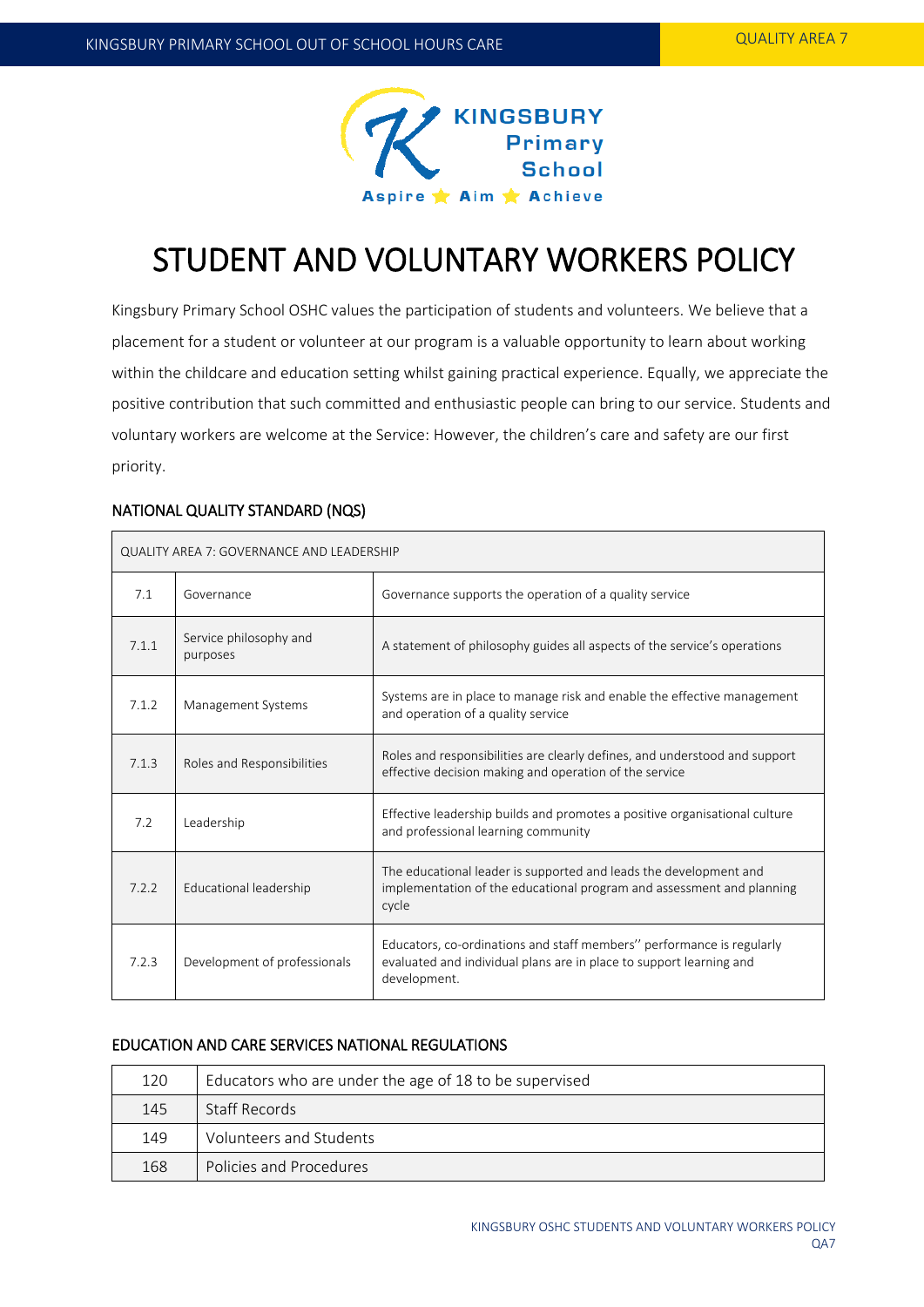#### PURPOSE

Our Service supports participation of students (including work placement) and volunteers wanting to develop professional skills and knowledge in their effort to become professionals in the field of childcare and education. We aim to build relationships with community members, providing appropriate learning opportunities for students and volunteers to contribute to our program. To ensure a professional and pleasurable learning experience, students and volunteers will be encouraged to participate in the Service's daily routine and assist in accordance with their qualification necessary to work with children under the National Quality Framework.

## SCOPE

This policy applies to children, families, staff, management and visitors of the Service.

#### IMPLEMENTATION

The Coordinator will:

- Appoint themselves or a suitable educator to be the 'Student Supervisor/mentor,' for the duration of the placement.
- Conduct an orientation for the student or volunteer including taking the student or volunteer on a tour of the Service, showing emergency exits and bathroom facilities.
- Negotiate with the student or volunteer the times/hours to be worked, and dates of the placement.
- Advise students or volunteers to bring in a poster with a photo outlining the reason for their placement.
- Inform families, children, and Educators when work experience students and volunteers are present at the Service, including their role and hours they will be spending at the Service.
- Ensure Work Placement Students or Volunteers are never left on their own with children or included in the ratio of adults to children.
- Ensure students are aware that they must not discuss concerns, issues or complaints with parents, guardians and/or visitors.
- Introduce the student or volunteer to the Educators at the Service.
- Ensure the student has signed a confidentiality agreement prior to commencing their placement.
- Discuss, where appropriate, any relevant important information about specific children to the student or volunteer (i.e. court orders, additional needs, dietary needs) so that the student or volunteer is aware of potential issues.
- Liaise with learning institutions and accept suitable student placements under the institution's supervision.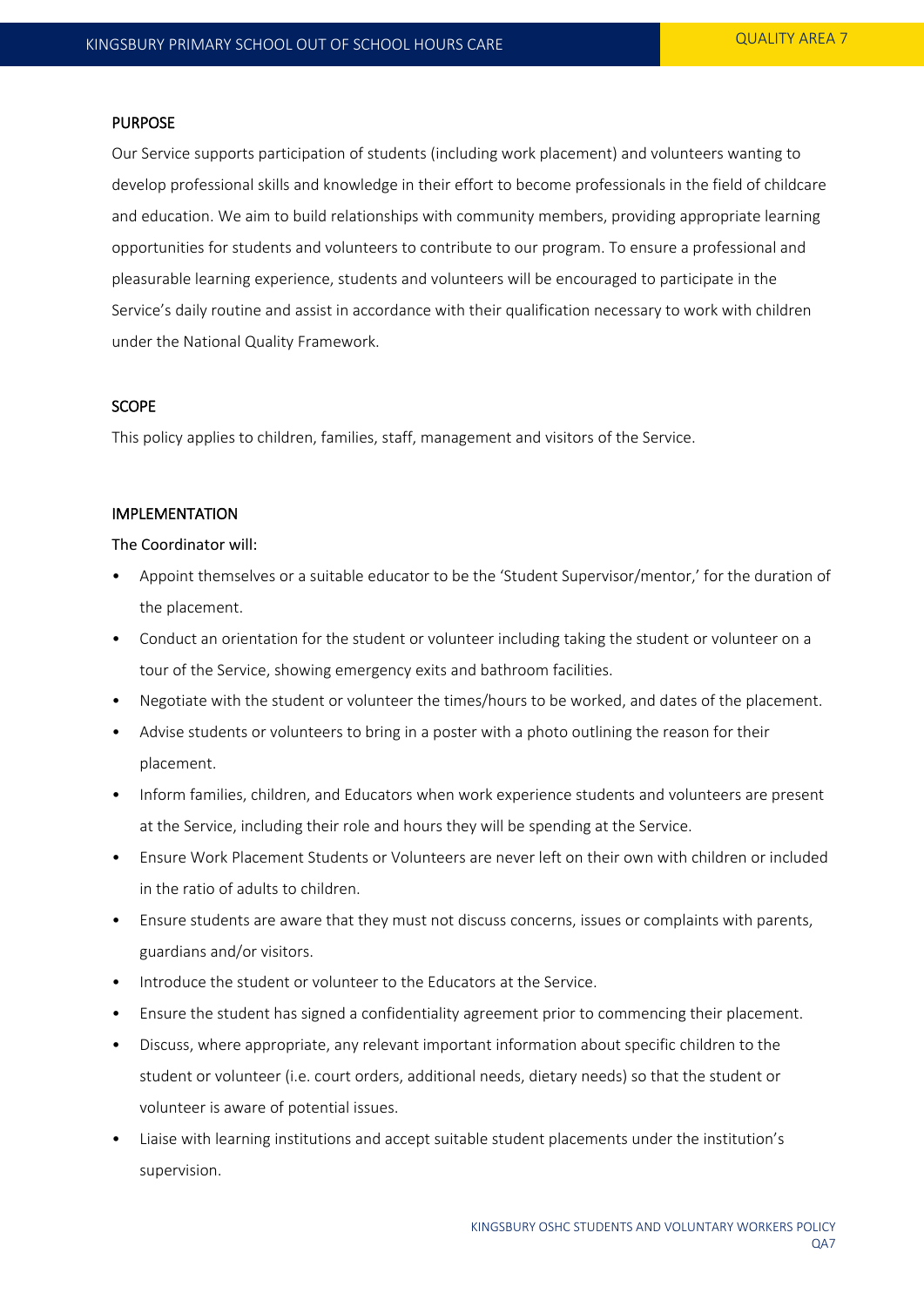• Ensure student's/volunteer's paperwork and insurances are current.

#### Educators will:

- Support all students' and volunteer's practicum requirements to the best of their ability during the placement.
- Work as a team sharing appropriate skills and knowledge with each student and volunteer.
- Encourage students to seek help and advice as required.
- Be a positive role model, showing appropriate behaviour and conduct themselves in a professional manner.
- Guide the students throughout routines and activities.
- Make the student or volunteer feel welcome and a valued member of the team.

#### Work Experience Students and Volunteers will:

- Learn about the children through interaction and practical experience.
- Develop the skills and knowledge needed to care for and educate children.
- Learn about the importance of working as part of a team.
- Learn and accommodate the expectations of qualified educators in the Service.
- Inform the Student Supervisor in writing of what will be expected of them by their training body, University or School, or any other training organisation, and provide time sheets and evaluation forms.
- Keep up to date with all written work requirements.
- Bring in a poster introducing themselves that will include:
	- o Name
	- o Photo
	- o Course they are studying
	- o RTO/university they are studying with
	- o Dates and times they will be at the Service
	- o The focus of their study.
- Discuss any problems the student may be experiencing with the Coordinator.
- Adhere to all policies and procedures.
- Never remove a child from direct staff supervision.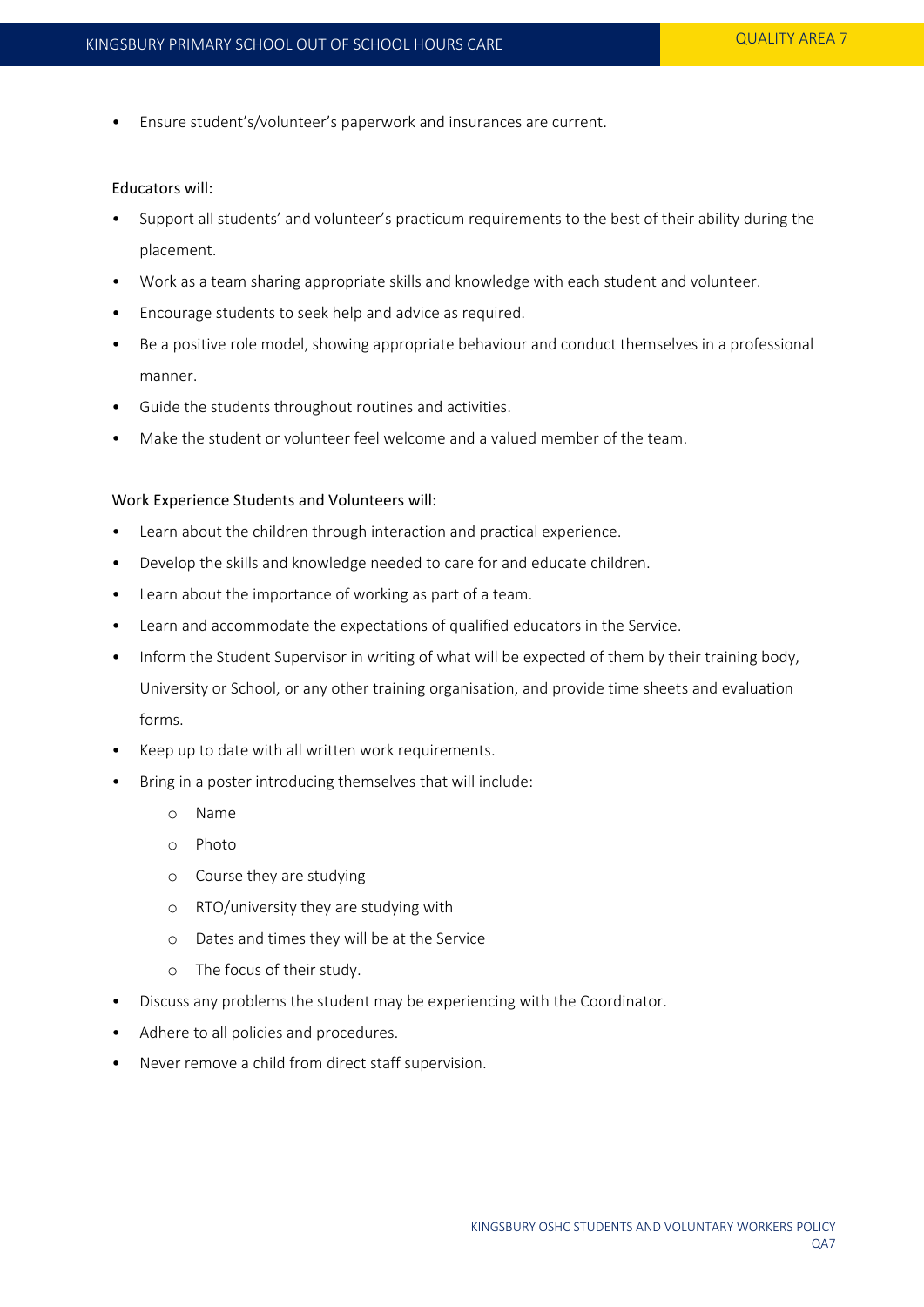# Probity Checks:

- All students will supply identity details to the Coordinator.
- All students will complete a Working with Children Volunteer/student declaration
- All students will have a meeting with the Nominated Supervisor so that they will receive information regarding the following service policies:
	- o Child protection
	- o Record Keeping and Confidentiality
	- o Complaints

## **STUDENTS AT RISK**

If educators feel that the student is at risk of failing their practicum, the following steps will be taken:

- 1. The Room Leader will alert the Student Supervisor of any concerns regarding the student.
- 2. Both the Student Supervisor and the Room Leader will discuss concerns with the student.
- 3. The Student Supervisor will arrange for the student's teacher to visit the Service and discuss concerns that have ascended.
- 4. The student's educational institution and Nominated Supervisor will govern the outcome of the practicum.

# **TERMINATION OF PRACTICUM**

Termination of student's placement will occur if the student:

- Harms or is at risk of harming a child in their care.
- Is under the influence of drugs or alcohol.
- Fails to notify the Service if they will not be attending the Service.
- Does not adhere to starting times or break times.
- Is observed using repeated inappropriate behaviour at the Service.
- Does not comply with all policies and procedures addressed in the student package.
- Does not provide the photo with an introduction on commencement.
- Does not keep up to date with their work placement tasks.
- Removes any child or children from the direct supervision of an educator.